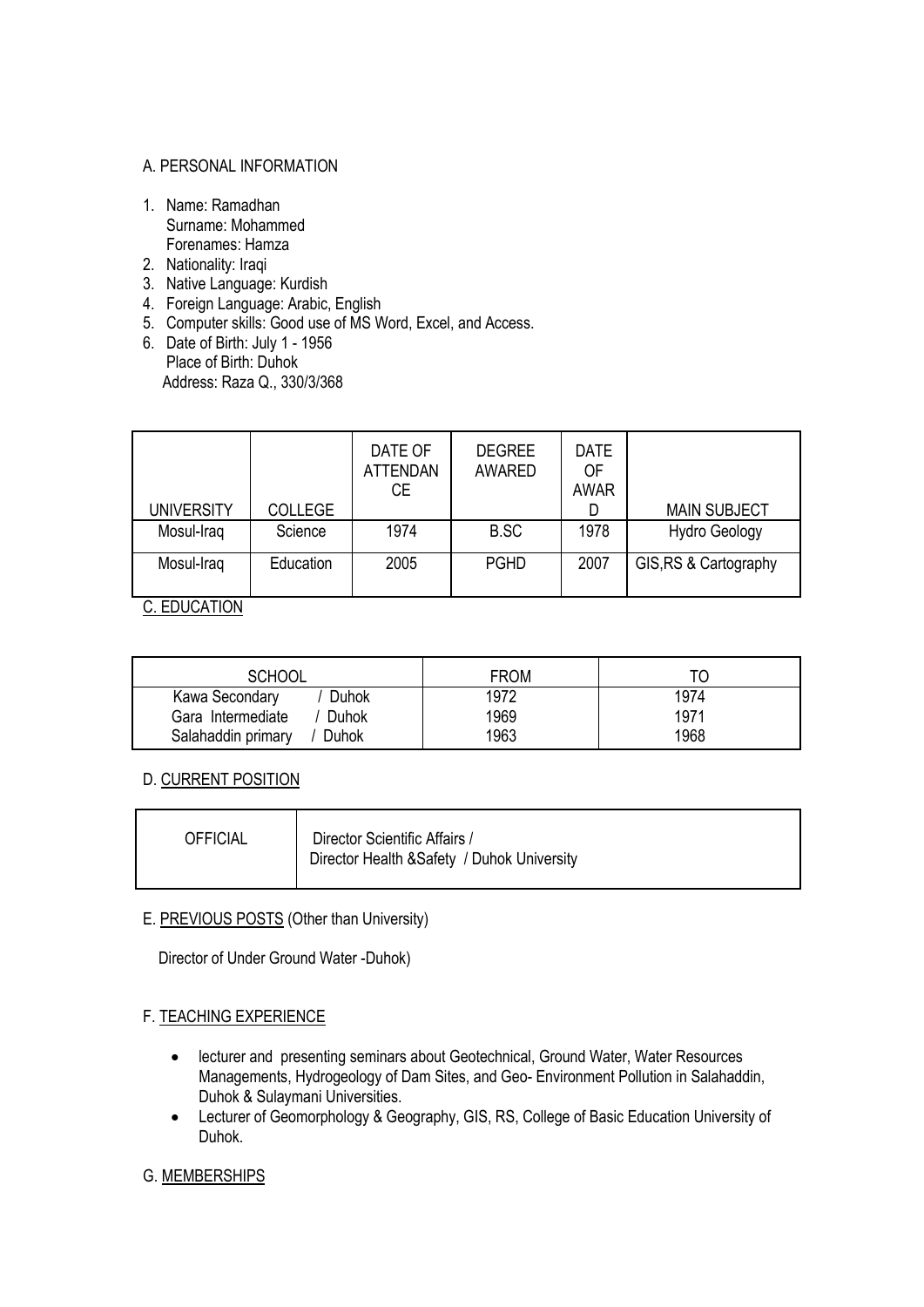- Manager of together to protect human and Environmental (Together).
- Member of Arab Healthy Water Association (AHWA) ADVISORY PANEL.
- Member of [Arab Integrated Water Resources Management Network](http://www.awarenet.org/) AWARENET.
- Member of Gender Water Alliance (GWA).
- Member of the Environmental & Water Resources Institute (EWRI) of the American Society of Civil Engineers.
- Member of the Arab Hydro geologists League.
- Member of the International Rainwater Harvesting Alliance (IRHA).

#### H. WORKING EXPERIENCE

- 1 Director for Ground Water Office:-
- 2 Duhok Dam Project:
- 3 Bakhme Dam project:

## I. RESEARCHES AND PUBLICATIONS

- 1 Evaluation of water for drinking and irrigation purpose in Duhok governorate (case study)) the Scientific Journal of the Duhok University vol. 9 No. 1, 2007
- 2 Genetically Evolved Neural Network for Weather Forecasting (Temperature Prediction) the Scientific Journal of the Duhok University vol. 8 No. 1, 2005
- 3 Middle East: The Regional Conflict on Water) Spires House for Printing &Publishing Duhok /Iraq 2002
- 4 (A Geological Study of the Kawlos Dam Project, the Scientific Journal of the Salahaddin University vol. 7 No. 2, 1981
- 5 The effect of the critical discharge flood of Duhok dam in the study of changes of land use of Duhok river valley using GIS and Remote sensing applications (UN published) case study, 2006.
- 6 Many articles published in local scientific & cultures magazines about the following subjects:-
	- Water (quality & quantity), sanitation, water pollution, treatment, garbage's & drought effect, on urban & rural areas of the region.
	- Dam construction & their effect to different environmental parameters.
	- Seismic background of the region & the risk management of earthquake upon peoples & properties.
	- Planning & fitting out public spaces, keeping the Environment into balance.
	- The Geo-Environment & the Development of the infrastructure of Iraq.

# J. CONFERENCES and COURSES

- $\checkmark$  Attended the program for the assessment and mitigation of earthquake risk in the Arab region (prmerar/Iraq) Baghdad November 21-27 1988.
- $\checkmark$  Attended the training course in Engineering Geology- Baghdad University April 1985.
- $\checkmark$  Attended the training course in Geophysical Prospecting Iraqi Geological Syndicate Baghdad May 1987.
- $\checkmark$  Delegation to all dam sites in Iraq for period of one to three months each year.
- $\checkmark$  Delegation to Yugoslavia for Monitoring and Instrumentation System Net-Work for all Iraqi Dams July-Aug. 1988.
- $\checkmark$  Delegation to Turkey for visiting Dam Construction and Grouting works of Turkish dams. September-Oct. 1989.
- $\checkmark$  Attended the Seasonal, mid-year & annual workshops arranged by UNICEF for the sector of Water, Environment, Sanitation (WES) in Duhok & Erbil North Iraq from 1993.till 2000.